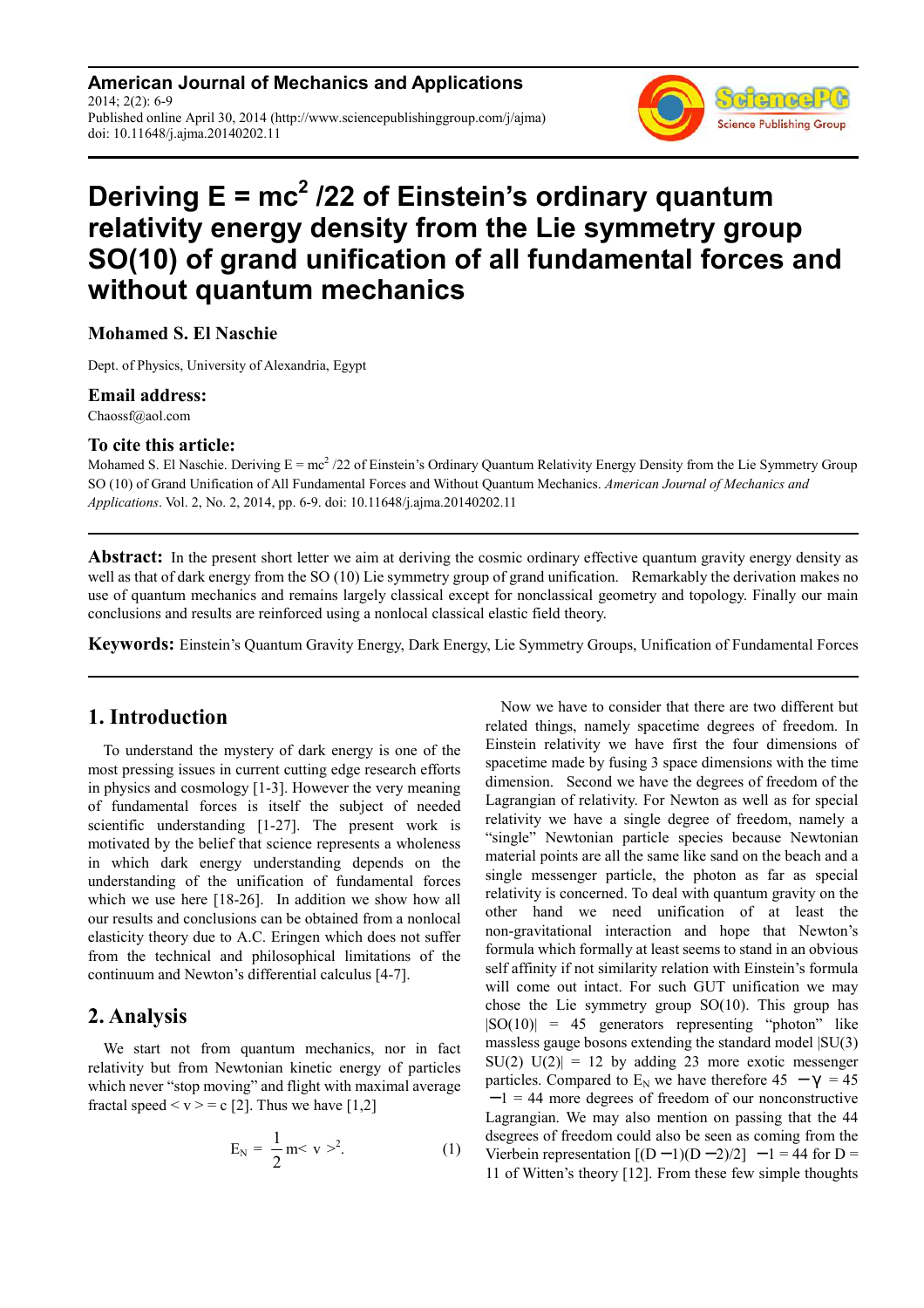we see that we can scale  $E_N$  to  $E_{OR}$  of quantum gravity by involving a Lorentzian-like factor found as follows [2,3]

$$
\gamma = \frac{D^{(4)}}{|\text{SO}(10)| - \gamma} = \frac{4}{45 - 1} = \frac{4}{44} = \frac{1}{11}.
$$
 (2)

Inserting in E<sub>N</sub> =  $\gamma \frac{1}{2}$ 2  $m(v \rightarrow c)^2$  we find our quantum relativity energy density [16-27]

$$
E_{QR} = \left(\frac{1}{2}\right) \left(\frac{1}{11}\right) mc^2 = mc^2 / 22.
$$
 (3)

Now we ask the question of what happens if SO(10) unification is replaced by the other Lie symmetry group SU(5) GUT? The answer is that in this case we have 24 gauge bosons which resemble a super symmetric minimal extension of the bosonic sector of the standard model. To keep things equal we imagine that there is also a super symmetric partner involved in Einstein's single photon Lagrangian so that effectively we have one photon and one photino making 2 gauge bosons altogether. Unlike in the previous SO(10) derivation we have to start from Einstein's formula and scale it to a quantum formula using the Lorentz-like factor [2,3]

$$
\gamma = \frac{1}{|\text{SU}(5)| - [\gamma + \gamma]}
$$

$$
= \frac{1}{24 - 2}
$$

$$
= \frac{1}{22}
$$
(4)

so that we find again

$$
E = mc^2 / 22. \tag{5}
$$

The analysis leading the E(D) of dark energy is now almost trivial since  $E(D) = E(Einstein) - (mc^2 / 22)$  which gives  $E(D) = mc^2 (21/22)$  [16-27]. We stress the importance of the present main feature of the present result, namely that we obtained a basically effective quantum gravity formula without using quantum mechanics. This could be interpreted as meaning that nonclassical fractal geometry and topology substitutes for the absence of quantum mechanics formalism [2,3].

## **3. Analysis Using the Theory of Nonlocal Elasticity [13-16]**

In what follows we basically reargue the preceding conclusions and re-derive the basic formulas from the view point of a classical but nonlocal field theory due to A.C. Eringen [13,15,16].

Following the methodology explained by Challamel, Wang and Elishakoff in [13], the following nonlocal buckling instability Eigenvalue was found (see equations 79 to 84 of Ref. 13):

$$
P(\text{nonlocal}) = \frac{P(\text{Euler})}{1 + \frac{P(\text{Euler})}{(\text{EI}) / L_c^2}}
$$
(6)

where P(Euler) is the buckling load familiar from strength of material of classical elasticity, EI is the bending stiffness and  $L_c$  is the critical buckling length [14]. Interpreting EI/  $L_c^2$ as a second Eigenvalue critical load due to nonlocal effects we could write P(nonlocal) using Dunkerely's well known theorem [14] as

$$
\frac{1}{P(\text{nonlocal})} = \frac{1}{P(\text{Euler})} + \frac{1}{EI/L_c^2}
$$
(7)

which is nothing but the previous equation for P(nonlocal) written in a different form. Note also that the vital nonlocal parameter  $n \implies e_0^2$  given by equation 80 of Ref. [10] may be continued transfinitely to give

$$
e_0^2 \rightarrow \phi^4 = 0.145898034
$$
 (8)

where  $\phi = (\sqrt{5}-1)/2$  is the basis of the golden mean binary number system found from a simple two degrees of freedom golden oscillator [3].

In the next section we will see how the preceding two Eigenvalues interpretation of nonlocality in conjunction with the transfinite continuation to  $\phi^4$  will lead to extremely important conclusions regarding an extension of Einstein's famous formula  $E = mc^2$  and the nature of dark energy [16-27].

Let us first recall that the Schrödinger equation was inspired by diffusion and wave equations [4] and that it is basically extending the classical quantization of vibration frequencies and buckling loads to quantum energy states [7,14]. Seen that way we could regard  $E = mc^2$  of Einstein's maximal energy as an Eigenvalue while the Planck maximal energy, beyond which measurement is meaningless [7,9,11], is a second Eigenvalue related more to quantum mechanics rather than relativity although Witten's T-duality could be interpreted as setting the Hubble length and the Planck length on similar footing [20,21]. Thus we could start surmising if it would not be possible to combine the two Eigenvalues to find out information about a nonlocal Eigenvalue corresponding to quantum relativity which is effectively a quantum gravity theory [19]. This line of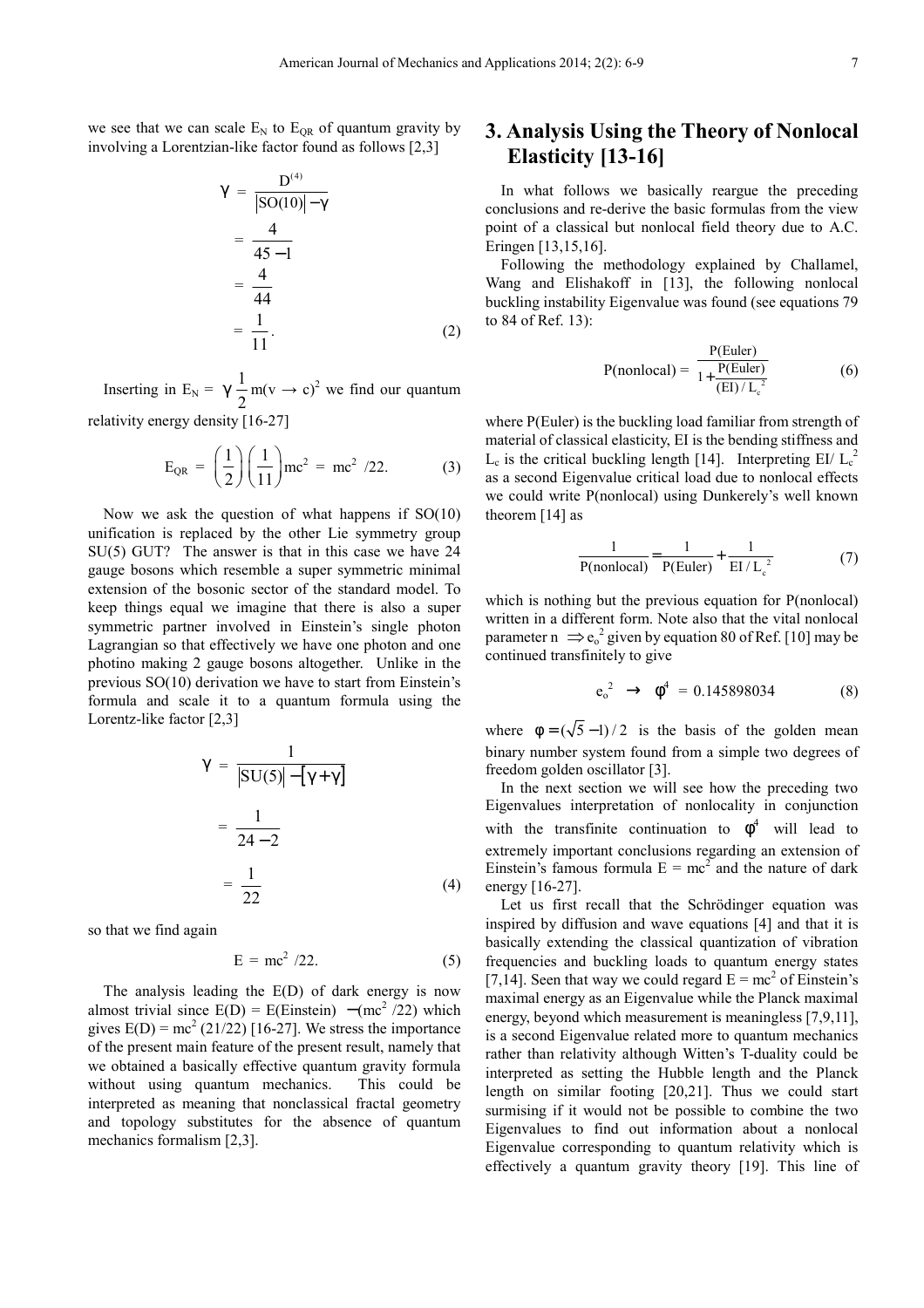thinking is far from being outlandish in engineering and was in fact used in a similar context to develop the well known Rankin-Merchant formula for elasto-plastic buckling [14]. In this formula the elastic buckling load which could be compared to Einstein's  $E = mc^2$  and the ultimate plastic load which could be compared to Planck energy are combined to obtain a reasonable estimation of the critical behaviour of columns in the complex elasto-plastic range [14]. That way we could write the following quantum relativity energy equation.

$$
E(\text{nonlocal}) = \frac{mc^2}{1 + \frac{mc^2}{Ep}}\tag{9}
$$

where m is the mass, c is the speed of light and  $E_p$  is the esoterically large Planck energy thought to be in the region of  $10^{19}$  Gev [3,4,6] [15-24].

In [20] Magueijo and Smolin combined quantum field theory, relativity and the idea of varying speed of light in a thoroughly ingenious way to produce a quantum gravity formula corresponding to Einstein's "non-quantum" formula  $E = mc^2$  [20,21]. We do not need to write the Magueijo-Smolin formula since it is nothing else but our equation No. 4 E(nonlocal) which we just derived using extremely simple analysis. This agreement speaks volumes about the unity of physics, engineering and mathematics. This formula was further extended by the author using unit interval Cantorian physics to reproduce both the ordinary measurable energy of the cosmos E(O) and the dark cosmic energy density E(D) [20,21,24]. Readers interested in the subject are referred to the concerned literature [22,23]. We only note that in the classical domain  $E_p \gg > \text{mc}^2$  and  $E(nonlocal) \cong E(local) = E(Einstein) = mc^2$  because we can set  $1 + mc^2/E_p \approx 1$ . In addition it was found that E(O)  $\approx$  mc<sup>2</sup> /22 while E(D)  $\approx$  mc<sup>2</sup> (21/22) which means that  $E(O) + E(D) = E(Einstein)$ . In other words, quantum mechanics was well hidden inside Einstein's "classical" formula all this time [20-24].

#### **4. Conclusion**

Unification of all fundamental interactions clearly has a role to play in understanding many outstanding questions in physics. Here we show how SO(10) Lie symmetry group grand unification can contribute to the understanding of the dark energy density of the cosmos. Quantum physics and relativity may seem sometimes to be remote and very far away in concepts and mathematical formulation from classical mechanics [3,7]. The present analysis contests this view and asserts the unity of not only science but also science and engineering. Following ideas related in particular to C. Eringen nonlocal elasticity [13,15], we were able to derive basic equations related to fundamental questions in quantum physics and cosmology. Thus a formula on multi-Eigenvalues due to Dunkerley was found to combine Einstein's maximal energy  $E = mc^2$  with Planck energy  $E_p \approx (10)^{19}$  Gev [24] to give information on the

ordinary energy density  $E(O) = mc^2 / 22$  and dark energy density  $E(D) = mc^2 (21/22)$  of the cosmos respectively. It is a little surprising if not surreal that a quasi-classical field theory like that of Eringen can be used as successfully as a gauge theory for gravity [26,27]. Application of the above to nanotechnology [28,29] is currently a focus of a small group working with the author and we hope to report upon that in the near future.

## **References**

- [1] R. Penrose, The Road to Reality. Jonathan Cape, London, 2004.
- [2] M.S. El Naschie, A unified Newtonian-relativistic quantum resolution of the supposedly missing dark energy of the cosmos and the constancy of the speed of light. Int. J. Modern Nonlinear Sci. & Application., 2(1), 2013, pp. 43-54.
- [3] M.S. El Naschie, Pinched material Einstein spacetime produces accelerated cosmic expansion. Int. J. Astron. & Astrophys. 4(1), 2014, pp. 80-90.
- [4] Graham, L. and Kantor, J.M.: Naming Infinity. The Belknap Press of Harvard University Press. Cambridge, Massachusetts, USA, 2009. (In particular see pages 87-89).
- [5] Heller, M. and Woodin, W.H. (Editors): Infinity. Cambridge University Press, Cambridge, 2011.
- [6] El Naschie, M.S.: The theory of Cantorian spacetime and high energy particle physics (an informal review). Chaos, Solitons & Fractals, 41(5), 2009, pp. 2635 – 2646.
- [7] Penrose,R.: The Road to Reality. Jonathan Cape, London, 2004.
- [8] Jammer, M.: Concepts of Space. Dover Publications, New York, (1993).
- [9] El Naschie, M.S.: Superstrings, knots and noncommutative geometry in E  $^{\infty}$  space. Int. J. of Theoretical Phys., 37(12), 1998, pp. 2935-2951.
- [10] El Naschie, M.S.: Einstein's dream and fractal geometry. Chaos, Solitons & Fractals, 24(1), 2005, pp. 1-5.
- [11] El Naschie, M.S.: On twisters in Cantorian E-infinity space. Chaos, Solitons & Fractals, 12(4), 2001, pp. 741-746.
- [12] El Naschie, M.S.: The VAK of vacuum fluctuation, spontaneous self-organization and complexity theory interpretation of high energy particle physics and the mass spectrum. Chaos, Solitons & Fractals, 18(2), 2003, pp. 401-420.
- [13] Challamel, N., Wang, C.M. and Elishakoff, I.: Discrete systems behave as nonlocal structural elements; bending buckling and vibration analysis. Euro. J. Mech. A/Solids, 44, 2014, pp. 125-135.
- [14] El Naschie, M.S.: Stress, Stability and Chaos in Structural Engineering: An Energy Approach. McGraw Hill Int. Editions Civil Eng. Series., London, Tokyo, 1990.
- [15] Eringen, A.C. and Edelen, D.G.: On nonlocal elasticity. Int. J. Eng. Sci., 10(3), 1972, pp. 233-248.